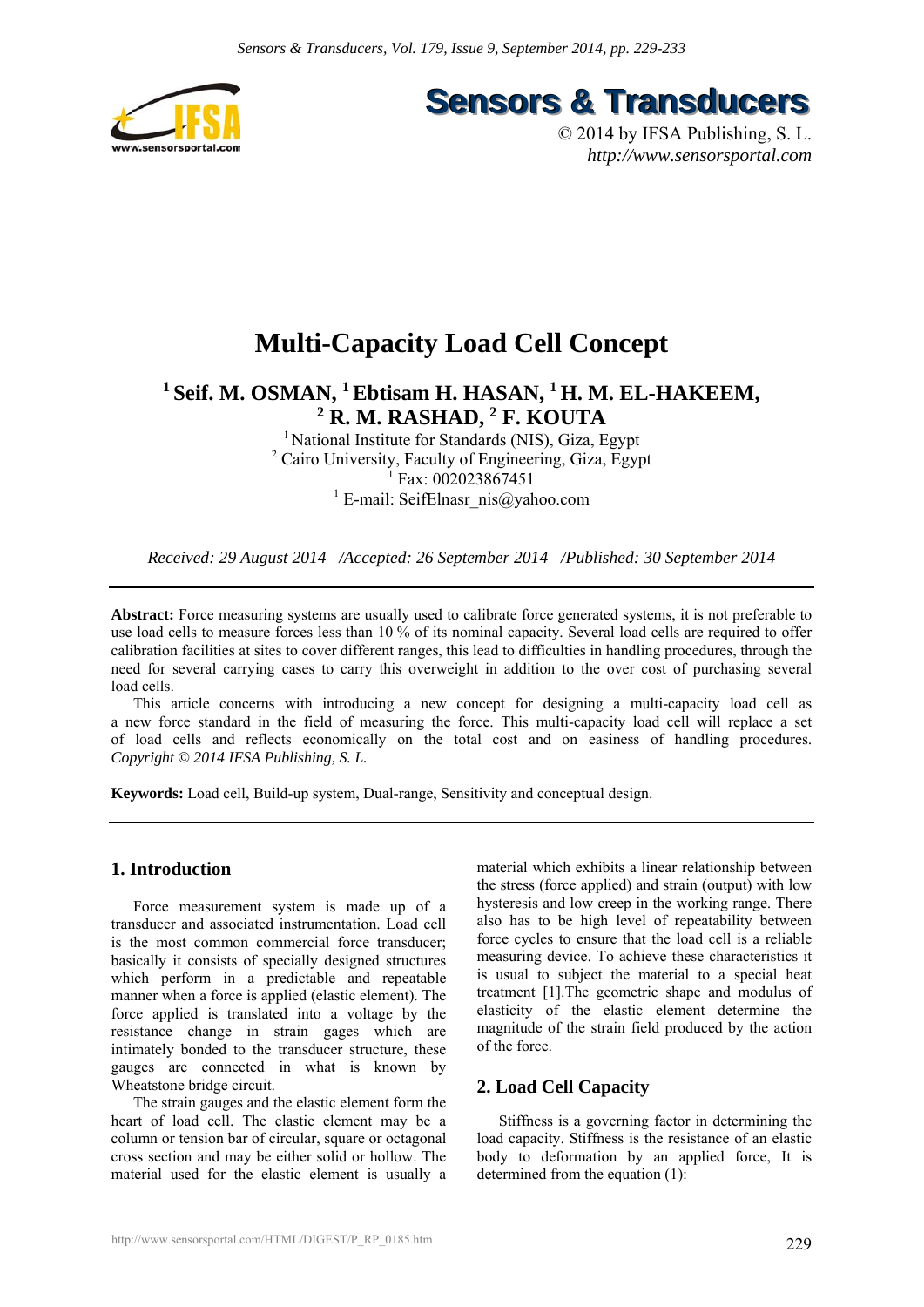$$
Stiffness = \frac{Load}{Deformation}
$$

Or

$$
k = \frac{P}{\Delta L},\tag{1}
$$

where k is the stiffness. P is the load and  $\Delta L$  is the deformation.

Stiffness depends on the material, shape and boundary conditions. It is related to the elastic modulus by:

$$
k = \frac{EA}{L},\tag{2}
$$

where E is the modulus of elasticity, A is the crosssectional area and L is the initial length.

## **3. Force Build up System**

### **3.1. Build-up Technique**

Is a technique on which more than one load cell is arranged in determined positions to withstand a load higher than the nominal capacity per each of them. The force on a build-up system is measured as being the sum of the forces that go by the set of active sensing elements coupled in parallel on the base of the build-up system [2].

This is a method to use the available load cells to measure forces in a new range which is not available to be measured, if each existing load cell is used separately.

#### **3.2. Compression Build-up System**

The mechanical arrangement for a build-up system in compression mode could be simply described as in the following Fig. 1, a base plate where three force transducers (sensing elements) are placed at the apexes of an equilateral triangle, each of the force transducers has a loading pad to transmit the forces to the sensors head, the force on the distribution plate is distributed equally on the three reference force transducers (sensing elements) [2].

#### **3.3. Tension Build-up System**

The following Fig. 2 [3] shows a typical tensile build-up system, it is more complicated than the compression build-up system. Simply, it comprises of three Z-shaped force transducer mounted parallel in a block. The block consists of two disks between which three force transducers are arranged. A steel sphere is

situated between the disks at the center of the conical openings. The sphere enables the disks to interact along their spherical surface.

Tension build-up systems still not widely known as compression build up system for its difficulties.



Fig. 1. Compression build up arrangement.



**Fig. 2.** Tensile build-up setting.

#### **4. Dual Range Load Cell**

It is a new introduced arrangement which offers carrying out force measurements in two different ranges [4]. This arrangement is formed of two load cell based on bending principle located over each other as shown in the diagram Fig. 3, the smaller load cell is placed on the larger load cell and are coupled together using an elastic coupling joint.



**Fig. 3.** Schematic diagram of Dual range load cell.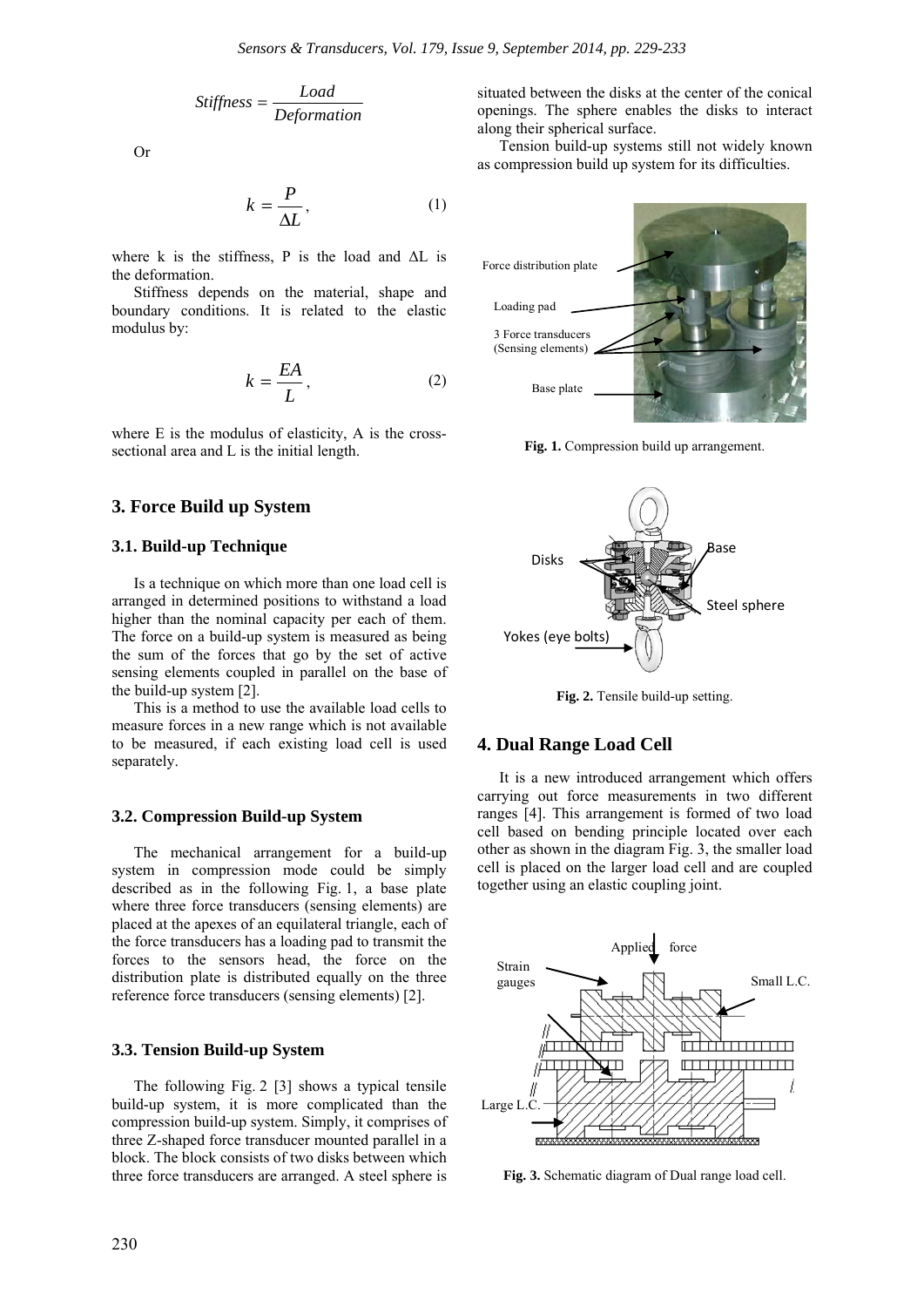As the load is applied the smaller load cell sense the load until the load reaches its maximum capacity and the upper flange of the coupling joint bends until touch the lower flange in the coupling joint, at this instance the two load cells are coupled together and the load applied on the smaller load cell is transferred to the larger load cell without any more effect on the strain gauges of the smaller load cell. This could be considered as two range multi-capacity load cell. This design is mainly designed to be used in secondary standards calibrations but it can be used also as a movable standard.

## **5. Multi-capacity Concept**

The concept of the multi-capacity load cell is introduced depending on using strain gauges load cell as it is the most common commercially available type of force transducers.

The concept mainly is based on increasing the stiffness (k) for each range [5], increasing the stiffness require using harder elastic element while decreasing the stiffness requires using softer elastic element. Building a multi-capacity load cell require different values of stiffness, these different stiffness could be applicable through using different elastic elements. Load cell capacity can be changed by using a new elastic element for each range or combining more than one elastic element together for each range.

### **5.1. Concept of Three Range Multi-capacity Load Cell**

Building a three range multi-capacity load cell requires the ability to offer three values of stiffness, one for each range. Simply for the load cell first capacity an elastic element nominated for the working range is loaded (see Fig. 4).



**Fig. 4.** Elastic element for first capacity.

For the second capacity of the load cell either a new element is loaded separately with different stiffness – without any loading on the first elementor a new introduced element is loaded with the first element to withstand the load together. The new stiffness is the resultant of the combination of the first and second element stiffness (see Fig. 5).



**Fig. 5.** Elastic elements for second capacity.

For the third capacity the same concept applies (see Fig. 6); new element replaces those used for the second capacity or is added to them.



**Fig. 6.** Elastic elements for third capacity.

## **6. Effect of Using More than One Elastic Element on Stiffness**

Using more than one elastic element to establish a multi capacity load cell will directly reflect on the stiffness. A new value of stiffness will arise in case of using more than one elastic element depends on the way in which the elastic elements are added. A new elastic element could be coupled in series or in parallel.

#### **6.1. Elastic Elements in Series**

A new element can be added in series as shown in Fig. 7. The new stiffness resulted from this arrangement  $(Ks)$  is calculated from equation  $(3)$ :

$$
\frac{1}{K_s} = \frac{1}{K_1} + \frac{1}{K_2},
$$
 (3)



**Fig. 7.** Elastic element in series.

#### **6.2. Elastic Elements in Parallel**

Another way to add a new element- to an existing one- is adding them in parallel as shown in Fig. 8. The new stiffness resulted from this arrangement  $(K_p)$ is calculated from equation (4) [6]: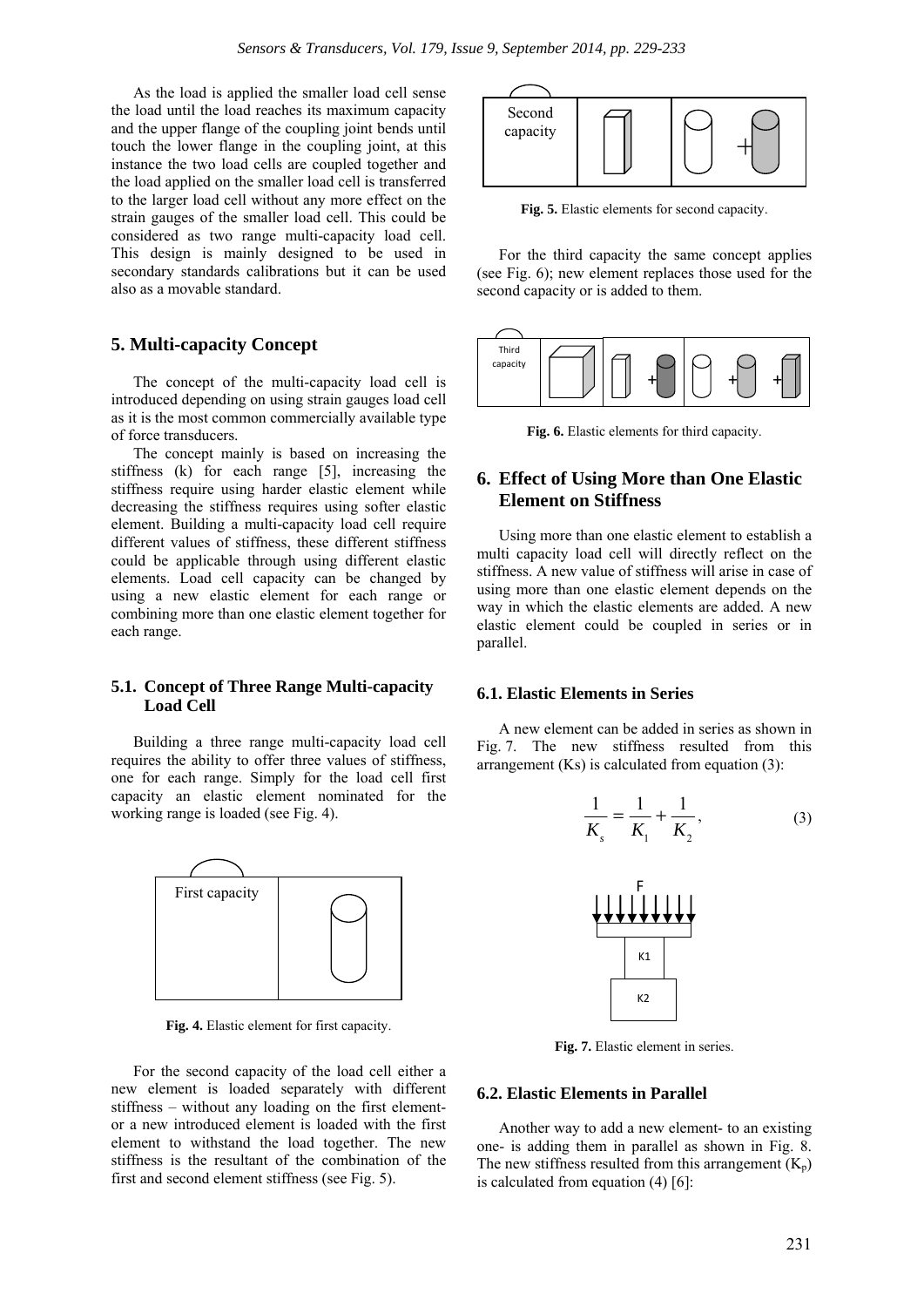$$
K_p = K_3 + K_4, \t\t(4)
$$



**Fig. 8.** Elastic element in parallel.

The new stiffness values resulted from adding elements either in series or in parallel shows that using more than one element in series decreases the stiffness (equation 3), while using more than one element in parallel increases the stiffness (equation 4). Adding elastic elements in parallel is recommended for the multi-capacity load cell.

## **7. Effect of Using More than One Elastic Element on Sensitivity**

Sensitivity is one of the most important factors in characterizing load cells. It is defined as the ratio of the output signal variation to force variation [7]. The load cell response is proportional to the applied load. Normally their relation is directly proportional to each other and can be plotted as a straight line as shown in the following graph Fig. 9, this graph represents an ideal expected the relation for a 50 kN normal load cell with maximum output of 2 mV/V. Adding an elastic element to change load cell capacity may occur during loading process or before starting loading process.

#### **7.1. Adding Element During Loading**

As discussed previously changing the capacity of the multi-capacity load cell could occur by using different element or adding a new element. The following graph Fig. 10 represents the expected response of a multi-capacity load cell (5 kN, 25 kN & 50 kN) assuming the new elastic elements are added to each other during loading process.

#### **7.2. Adding Element Before Loading**

The following graph Fig. 11 represents the expected response of a multi-capacity load cell (5 kN, 25 kN & 50 kN). This load cell design is based on using a new elastic element or adding a new element to the previous one before loading process.

The previous graphs Fig. 9-11 show that adding a new element increase the sensitivity either it is added during loading process Fig. 10 or before starting of loading process Fig. 11 but it is significant that adding the new element before the loading process starts leads to higher sensitivity for each range.



**Fig. 9.** A representing graph for a 50kN load cell.



**Fig. 10.** A representing graph for a 100 kN multi-range L.C. with consequent loading principle.



Fig. 11. A representing graph for a 100 kN multi-range L.C. with initial loading principle.

## **8. Conclusions**

This multi-capacity load cell concept is based on using different elastic element together to each other in parallel before beginning of loading process to change the stiffness of the load cell which reflects on its maximum capacity.

This multi-capacity load cell could be considered as an innovation in force measuring field, it will open a new research fields concerning establishment and characterization of measurement standards in the field of measuring the force.

The introduced concept can be used to manufacture a multi-capacity load cell with infinite